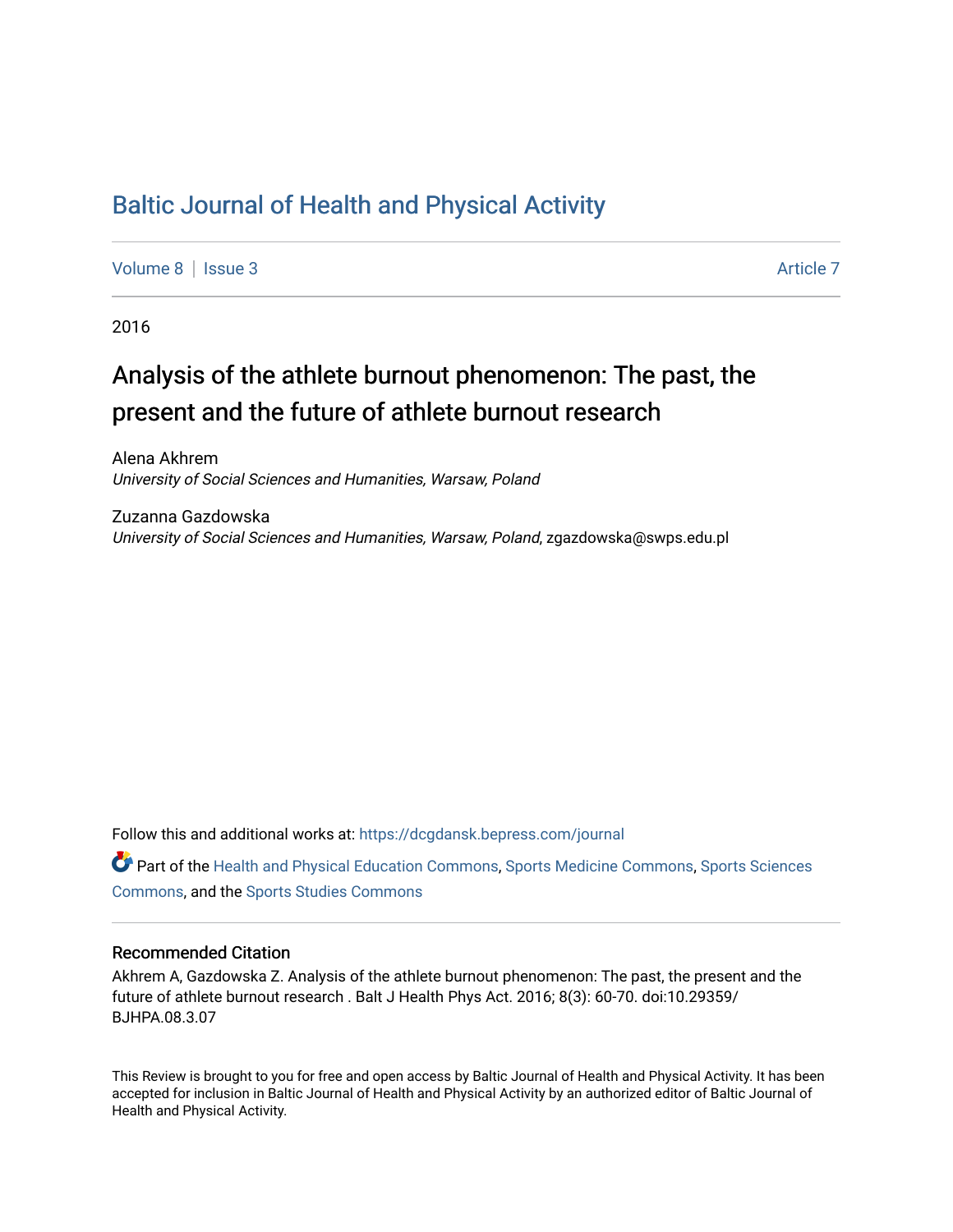**Authors' Contribution:**

- **A** Study Design
- **B** Data Collection **C** Statistical Analysis
- **D** Data Interpretation
- **E** Manuscript Preparation
- **F** Literature Search
- **G** Funds Collection

# **Analysis of the athlete burnout phenomenon: The past, the present and the future of athlete burnout research**

**Alena Akhrem ABF, Zuzanna Gazdowska DEG**

University of Social Sciences and Humanities, Warsaw, Poland

| abstract                        |                                                                                                                                                                                                                                                                                                                                                                                                                                                                                                                                                                                               |  |  |  |
|---------------------------------|-----------------------------------------------------------------------------------------------------------------------------------------------------------------------------------------------------------------------------------------------------------------------------------------------------------------------------------------------------------------------------------------------------------------------------------------------------------------------------------------------------------------------------------------------------------------------------------------------|--|--|--|
|                                 | The paper describes traditional and alternative conceptualizations of athlete burnout, mea-<br>surement instruments, the most recent studies investigating athlete burnout and potential<br>prevention and intervention strategies.                                                                                                                                                                                                                                                                                                                                                           |  |  |  |
|                                 | Athlete burnout, being an extremely aversive experiential state, is a serious problem for<br>athletes and their coaches. It needs special treatment and discussion because of the severe<br>consequences it leads to. Burned-out athletes are likely to withdraw from sport despite time,<br>efforts and money they invested into it. However, the decision to leave sport usually does<br>not relieve symptoms of burnout, but may also worsen athletes' moral state. Therefore, it is<br>not surprising that this topic has become a subject of scientists' interest.                       |  |  |  |
|                                 | Athlete burnout has been a matter of scientific dispute since mid-1970s. A number of the-<br>oretical conceptualizations explaining burnout in athletes have been introduced, three var-<br>jous tools for its measurement have been suggested, a number of empirical studies have<br>been conducted and are in the process of being conducting at this very moment, but still<br>there are plenty of issues in the area of athlete burnout awaiting explanations.                                                                                                                            |  |  |  |
|                                 | The research on burnout constantly continues. The development of positive psychology and<br>increased attention to positive organizational behavior of workers contribute to burnout be-<br>ing viewed as lack of engagement, and this perspective of burnout is likely to lead to the un-<br>derstanding of burnout as a negative pole on the continuum of employee well-being. Thus,<br>future research would need to establish which factors are responsible for job engagement<br>and employee well-being in order to explore possible burnout intervention and prevention<br>strategies. |  |  |  |
| <b>Key words</b>                | burnout, sport, athlete burnout, sport psychology                                                                                                                                                                                                                                                                                                                                                                                                                                                                                                                                             |  |  |  |
| article details                 |                                                                                                                                                                                                                                                                                                                                                                                                                                                                                                                                                                                               |  |  |  |
| <b>Article statistics</b>       | Word count: 4,089; Tables: 2; Figures: 0; References: 44                                                                                                                                                                                                                                                                                                                                                                                                                                                                                                                                      |  |  |  |
|                                 | Received: May 2016; Accepted: August 2016; Published: September 2016                                                                                                                                                                                                                                                                                                                                                                                                                                                                                                                          |  |  |  |
| <b>Full-text PDF:</b>           | http://www.balticsportscience.com                                                                                                                                                                                                                                                                                                                                                                                                                                                                                                                                                             |  |  |  |
| Copyright<br><b>Indexation:</b> | © Gdansk University of Physical Education and Sport, Poland<br>AGRO, Celdes, CNKI Scholar (China National Knowledge Infrastructure), CNPIEC, De Gruyter - IBR (International                                                                                                                                                                                                                                                                                                                                                                                                                  |  |  |  |
|                                 | Bibliography of Reviews of Scholarly Literature in the Humanities and Social Sciences), De Gruyter - IBZ<br>(International Bibliography of Periodical Literature in the Humanities and Social Sciences), DOAJ, EBSCO - Central<br>& Eastern European Academic Source, EBSCO - SPORTDiscus, EBSCO Discovery Service, Google Scholar, Index                                                                                                                                                                                                                                                     |  |  |  |

I

**Conflict of interest:** Authors have declared that no competing interest exists.

sectors.

**Corresponding author:** Zuzanna Gazdowska, SWPS Uniwersytet Humanistycznospołeczny, Wydział Psychologii, Chodakowska 19/31 Warszawa 03-815, Polska; e-mail: zgazdowska@swps.edu.pl  **Open Access License:** This is an open access article distributed under the terms of the Creative Commons Attribution-Non-commercial

4.0 International (http://creativecommons.org/licenses/by-nc/4.0/), which permits use, distribution, and reproduction in any medium, provided the original work is properly cited, the use is non-commercial and is otherwise in compliance with the license.

Copernicus, J-Gate, Naviga (Softweco, Primo Central (ExLibris), ProQuest - Family Health, ProQuest - Health & Medical Complete, ProQuest - Illustrata: Health Sciences, ProQuest - Nursing & Allied Health Source, Summon (Serials Solutions/ProQuest, TDOne (TDNet), Ulrich's Periodicals Directory/ulrichsweb, WorldCat (OCLC) **Funding:** This research received no specific grant from any funding agency in the public, commercial, or not-for-profit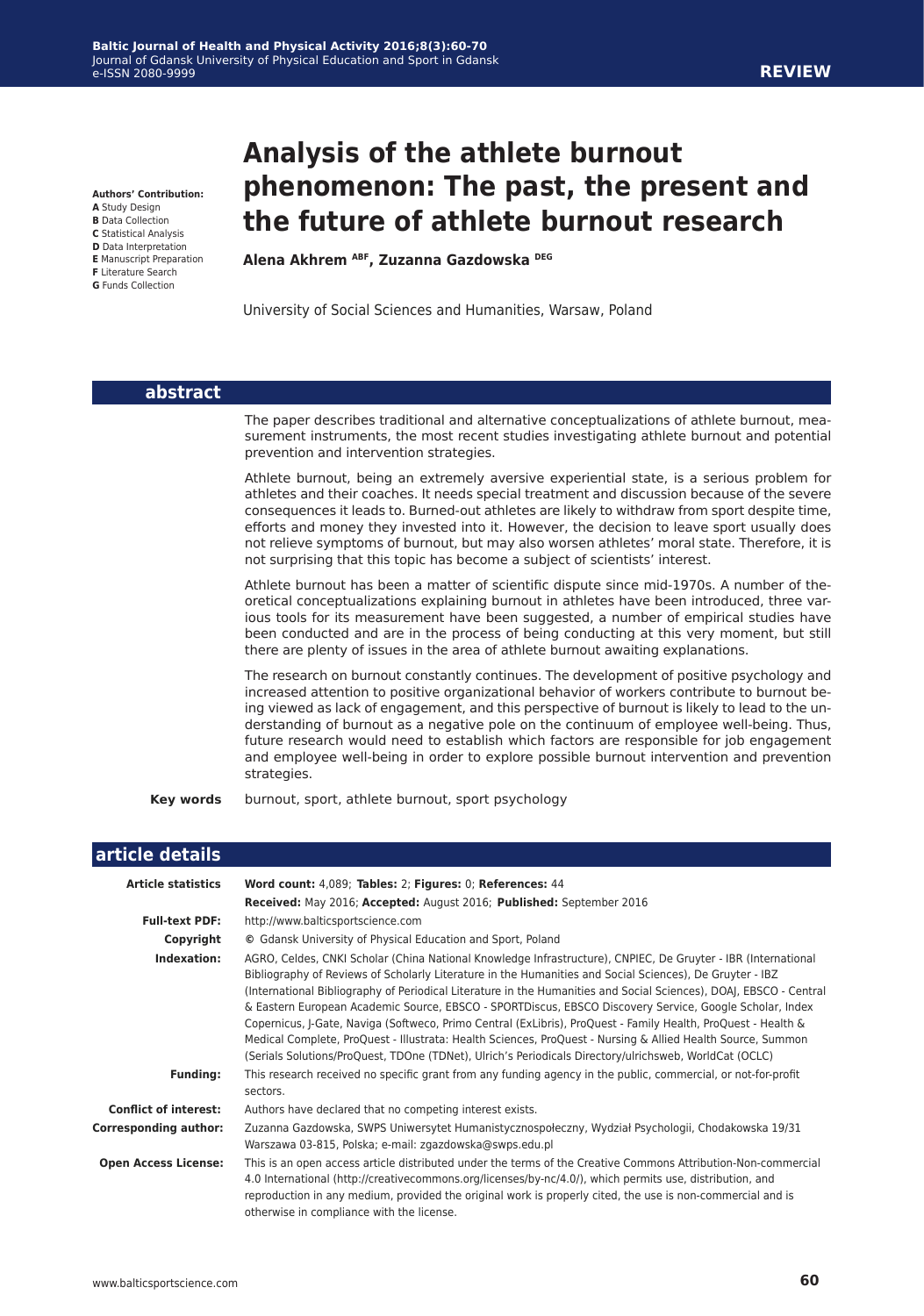## **introduction**

The notion "*burnout*" first appeared and was coined by psychologist-psychoanalyst Freudenberger [1]. The investigation of this phenomenon has gone through two developmental phases: the pioneering and the empirical one. The pioneering phase started with the very first theoretical articles which appeared in the mid-1970s in the United States of America [1, 2]. They contained theoretical explanations and discussion of burnout that were based on interviews and observations. The empirical phase, which started in the 1980s, was represented by quantitative research with the use of questionnaires and surveys on a larger subject sample. In 1981 the most widely known and used psychometric scale measuring burnout was developed – the Maslach Burnout Inventory (MBI) [3].

## **athlete burnout**

#### **the present and the past of athlete burnout**

Athlete burnout is a frequent topic of discussion and debate that has become a matter of concern in both psychological and sport science all over the world. The investigation of burnout in sport began with a study on coaches' burnout in 1984 [4], while empirical research on burnout in athletes only appeared in mid-1990s. Being a relatively new phenomenon, athlete burnout is still understudied. The importance of investigating athlete burnout lies not only in lack of knowledge about the phenomenon, but also in its negative consequences for athletes. The fact that burnout in many cases leads to athlete withdrawal from a sports career [5] and adverse psychological and physiological states confirms the necessity to explore this phenomenon in order to effectively prevent, diagnose and treat burnout in athletes.

#### **definitions and conceptualizations of athlete burnout**

Burnout is a long-term result of emotional or physical exhaustion, lower productivity and depersonalization [6]. Quite often athlete burnout is preceded by athlete staleness [7, 8, 9]. Staleness means the period of poor performance caused by maladaptive physical and emotional state of an athlete [6]. Slump, a more specific performance-related phenomenon, may occur together with staleness or become its result. Staleness and slumps can be induced by a number of psychological, physical and environmental causes, such as lack of motivation, being constantly worried, chronic fatigue, anxiety, boredom, minor body aches, stomach upsets, headaches, poor nutrition, or eating disorders [6].

Smith proposed the earliest sport-specific model of burnout in 1986. It was based on the early observations of workplace burnout as well as the social exchange theory [10]. Smith's Cognitive-Affective Model of Stress suggests that burnout can be a potential consequence of chronic stress. Smith [11] described athlete burnout as a psychological, emotional and physical withdrawal from an activity that was previously pleasant and joyful thus becoming an aversive source of stress. This model of burnout includes four components that influence each other and are influenced by motivational and personality variables.

The first component is situational factors, such as communication between environmental demands and personal and environmental resources. Accor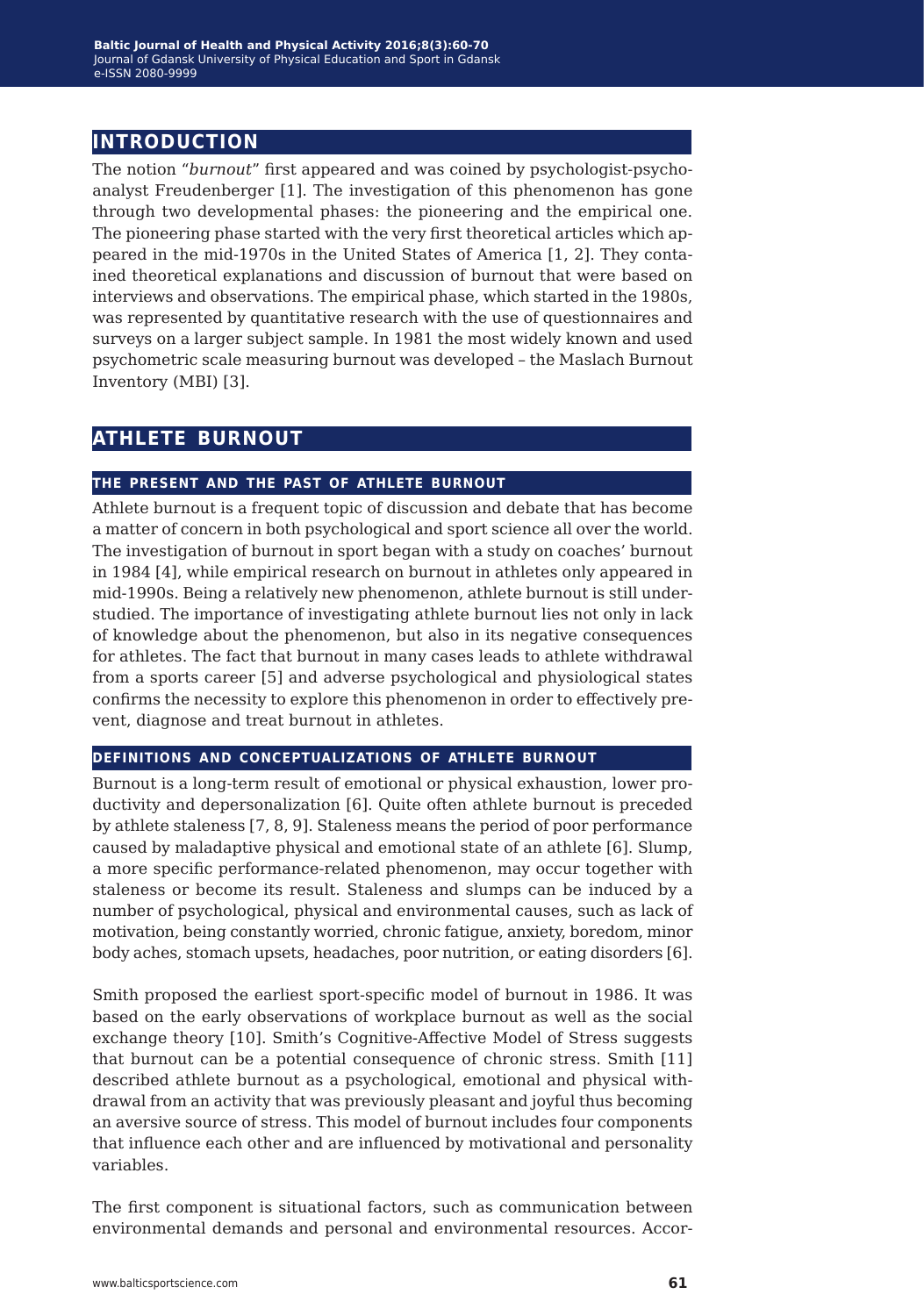ding to Smith [11], stress can result from imbalance between demands and resources. The second component is cognitive appraisal of various aspects of behavior; in a burnout situation appraisals include constant feelings of overload or underload, a lack of control, a perceived absence of significant accomplishment and devaluation of the activity or the person oneself. The third component is a physiological response that is set by cognitive appraisal processes of demands, resources and consequences of their interplay; in the case of burnout constant stress produces fatigue, sleep disorders, lethargy and other negative physiological symptoms. The last component of the model is athletes' behavioral response and their coping and performing strategies; burnout results in reduced effectiveness and physiological or even physical withdrawal from sport. Thus, this conceptualization of athlete burnout is strongly connected with the Social Exchange Theory [10], which states that people's behavior is influenced by their aspiration to minimize negative experiences (e.g. costs) and maximize positive experiences (e.g. benefits). According to this theory, the decision about starting off an activity is made not only based on the assessment of costs and benefits of any activity, but also on potential outcomes of alternative activities [10]. According to Smith [11], burnout occurs when stress-related costs rise so high that they exceed benefits of sport involvement. Smith's Cognitive-Affective framework was accepted by the scientific society [12] but also received criticism with regard to vague differentiation between dropout and burnout [13].

Schmidt and Stein [13] are the authors of the sport commitment model that states that athletes can continue sport involvement for a long period of time because they enjoy the involvement or because they have other reasons not related to enjoyment; burnout here is viewed as more than just a reaction to chronic stress. As Table 1 illustrates, commitment to sport depends on five stable positive and negative components related to the activity: athletes' satisfaction with their sport activity based on rewards and costs associated with sport, perceptions and attractiveness of potential alternative activities and convictions about the resources they have invested in sport. If the obtained rewards are high, costs are low, consequently, an athlete is satisfied, invests in sport and does not find a worthwhile alternative to sport; such an athlete experiences commitment to sport based on enjoyment and may be less prone to burnout. According to Schmidt and Stein [13], athletes are vulnerable to experiencing burnout risk if they are not satisfied with their sport involvement due to high costs and low rewards but cannot withdraw because of efforts and resources they have already invested in together with the perceived absence of meaningful alternative routes; in such a case continuing the activity leads to burnout. The third described possibility included decreasing rewards, increasing costs, reduced satisfaction and resources, and availability of better alternatives than sport; as a result, an athlete is able to discontinue sport involvement because of presence of more pleasant alternatives and the situation ends by dropout.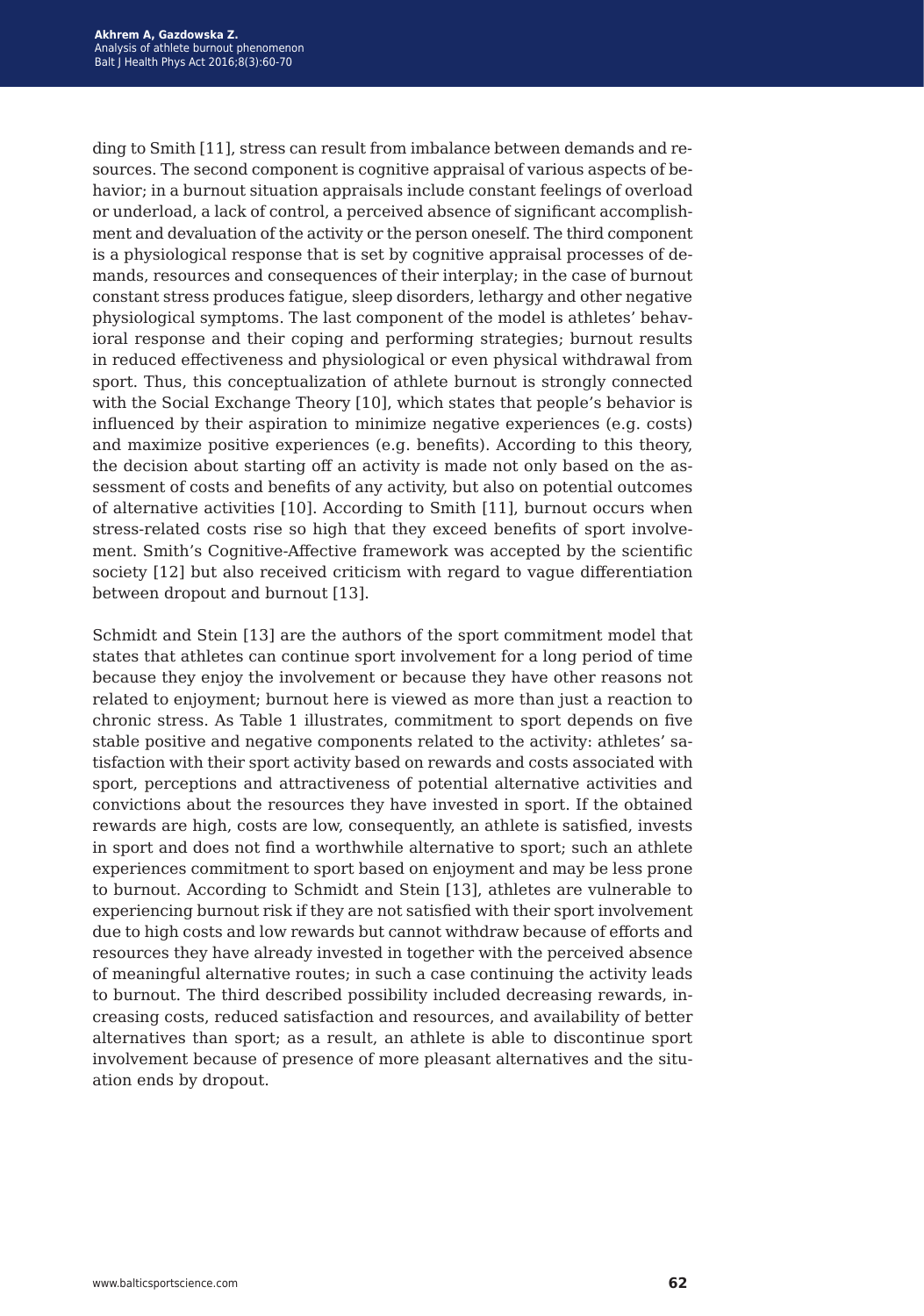#### Table 1*.* Sport Commitment Model [13]

|              | Commitment<br>(enjoyment-based) | Commitment (burnout) | Dropout    |
|--------------|---------------------------------|----------------------|------------|
| Rewards      | Increasing (or high)            | Decreasing           | Decreasing |
| Costs        | Low                             | Increasing           | Increasing |
| Satisfaction | High                            | Low                  | Decreasing |
| Alternatives | Low                             | High                 | Increasing |
| Investments  | High                            | High (or increasing) | Decreasing |

The sport commitment model was investigated by Raedeke [14], who is also the author of one more significant conceptualization of athlete burnout – the sport commitment perspective [14, 15]. According to Raedeke, the burnout syndrome among athletes is manifested in prolonged experience of emotional and physical exhaustion, sport devaluation and reduced accomplishment. Nowadays this definition is widely supported in the scientific literature [16, 17]. This concept has its roots in the aforementioned Multidimensional Theory of Burnout [18]. In particular, the chronic experience of physical exhaustion was added to the concept construct due to its specific importance in the field of sport, and the dimension of depersonalization, which had little relevance to athletes' job, was replaced by "sport devaluation" – an oppressed and cynical attitude towards sport involvement. Both these alterations are consistent with the broader notions of exhaustion and depersonalization constructs in the third edition of the MBI manual [3, 18]. Raedeke's concept [14] presents the notion of sport commitment with two models: attraction-based and entrapment-based ones. Attraction-related commitment happens when athletes see their involvement inherently rewarding so that they want to be involved; in the case of entrapment-related commitment athletes find the activity no more rewarding but feel that they must maintain their involvement. In order to prove this idea, Raedeke [14] conducted a study on 236 swimmers (84 males, 145 females) aged between 13 and 18. Overall, results demonstrated that athletes with psychological characteristics reflecting sport entrapment are more likely to experience signs of burnout than athletes without entrapment characteristics. Moreover, it was demonstrated that social constraints may be responsible for developing entrapment-based commitment to sport and that athletes prone to burnout are likely to perceive high social constraints on the basis of the sense of duty to significant other that expect them to continue their sport career. Readeke's study [14] was the first study that empirically examined athlete burnout while not being based on a stress perspective [19,20].

Coakley proposed an alternative explanation of burnout in young athletes in 1992 [21]. According to Coakley's social model, burnout is a social phenomenon rooted in social elements inherent in the organization of professional sport which make young athletes feel powerless to such a degree they believe they have no control over important areas of their life due to sport involvement. Because of burnout, young athletes do not have personal resources and power to construct their roles and identities unrelated to sport. Coakley [21] claims that burnout as a social problem is based on the social organization of high performance sport itself. It is a type of sport termination or unwarranted withdrawal that can happen to highly competitive young athletes after intense sport involvement and considerable achievement. Two factors leading to young athlete burnout were named: a restricted set of experiences resulting in the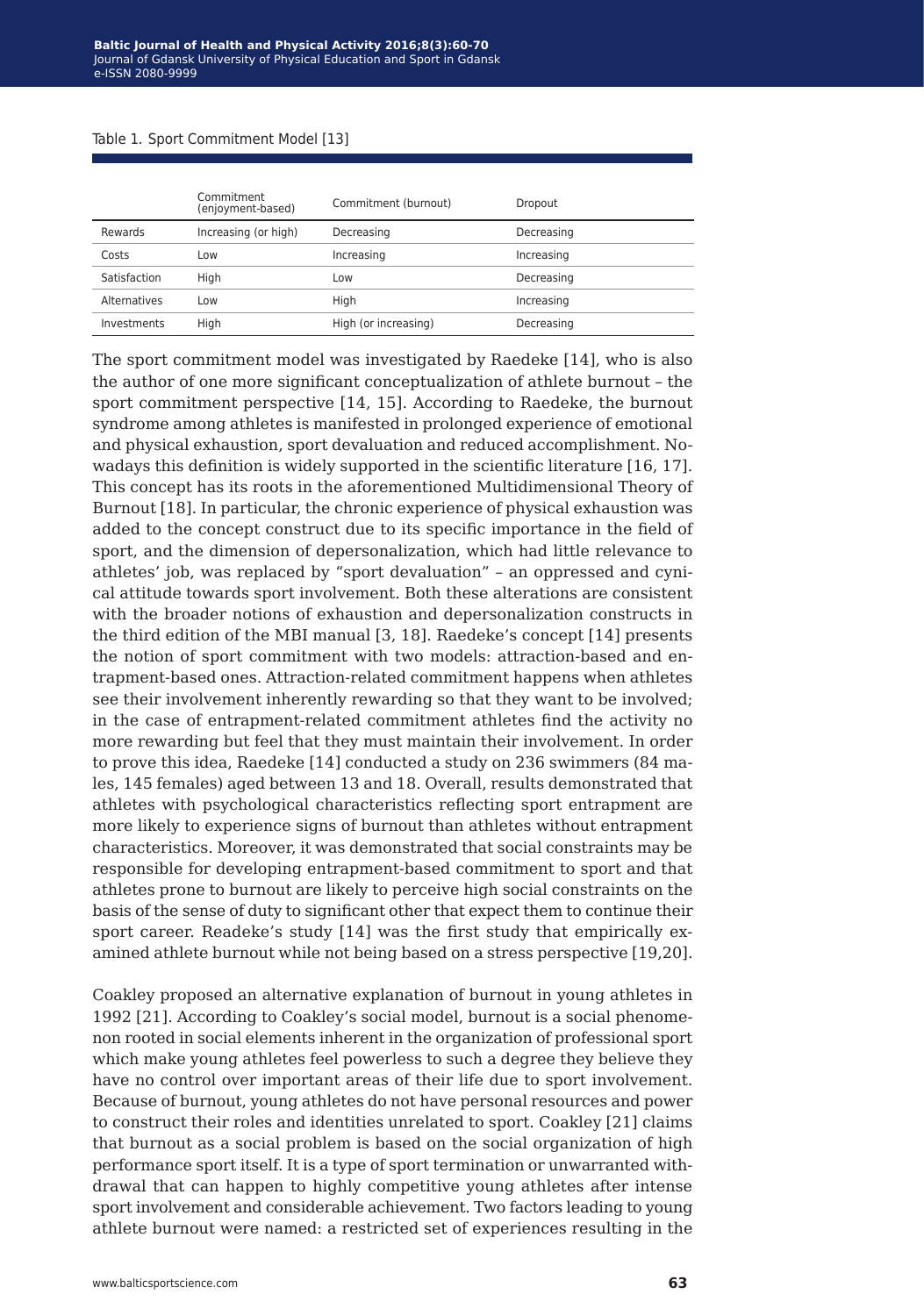development of various dimensions of self-concept, and power relationship in and around sport that reduces athletes' control over their lives. Restriction of identity development in young athletes beyond the athletic role results in athlete dropout from sport involvement to manifest their personal autonomy and explore other dimensions of themselves apart from the athletic one. This conceptualization explains burnout as a social problem rather than a personal failure and considers burnout as a type of sport termination; therefore, it significantly differs from the existing conceptualizations, viewing dropout as a potential, but not necessary component of the burnout syndrome [16]. Results of Black's and Smith's study [22] only partially support Coakley's model [21], where athletic identity and perceived control contributed 3% to 13% of the explained variance in burnout dimensions. Therefore, more research based on Coakley's model [21] should be conducted.

Another alternative conceptualization was offered by Silva in 1990 [20]. The athlete burnout is represented as the most severe of three maladaptive phases in negative adaptation to training and characterized by a variety of psychological and physiological symptoms. The development of the burnout syndrome starts with the first phase that includes athlete's experiencing of training plateaus or detraining effects; the more severe second phase represents remarkable psychophysiological dysfunctions of physical execution and mental orientation; finally, in the last phase the person's ability to respond to training stress is exhausted which leads to experience of burnout symptoms and, in some cases, withdrawal. This conceptualization differs from conventional psychosocial conceptualizations in the definition of burnout, which Silva describes as a final product of an on-going process of regression rather than aversive state with negative consequences that the person experiences through its progression. Moreover, Silva [20] strongly links the burnout syndrome and overtraining syndrome postulating that burnout cannot occur without excessive and chronic exposure to training stimuli, while there is enough evidence that maladaptive levels of burnout may develop without significant training stress [18].

One more perspective on athlete burnout was presented by Lonsdale, Hodge and Rose [17] who examined the athlete burnout through the prism of Self- -Determination Theory [24]. This theory is based on the idea that humans experience basic mental needs for competence, autonomy and relatedness. In sport, competence is athlete's perception of being effective in sport involvement, autonomy refers to experience of will, free choice and independence, and relatedness is a feeling of untidiness with others. If these needs are fulfilled, an athlete experiences optimal well-being, while dissatisfaction leads to expressions of ill-being including burnout. Apart from this, there are three broad types of motivation that determine to which degree the abovementioned needs are satisfied: amotivation, extrinsic motivation and intrinsic motivation [24]. These motivation types can be presented on the self-determination continuum starting from low self-determination (e.g. amotivation) ending with high self-determination (e.g. intrinsic motivation). According to Sarrazin, Vallerand, Guillet, Pelletier, and Cury [25], a motivation or controlled motivation prevail among individuals with unsatisfied basic needs, which may lead to withdrawal from sport. In their study Lonsdale, Hodge, and Rose [17] examined 201 athletes (121 females, 80 males) drawn from 51 different sports. The obtained data showed that athletes with controlled extrinsic motivation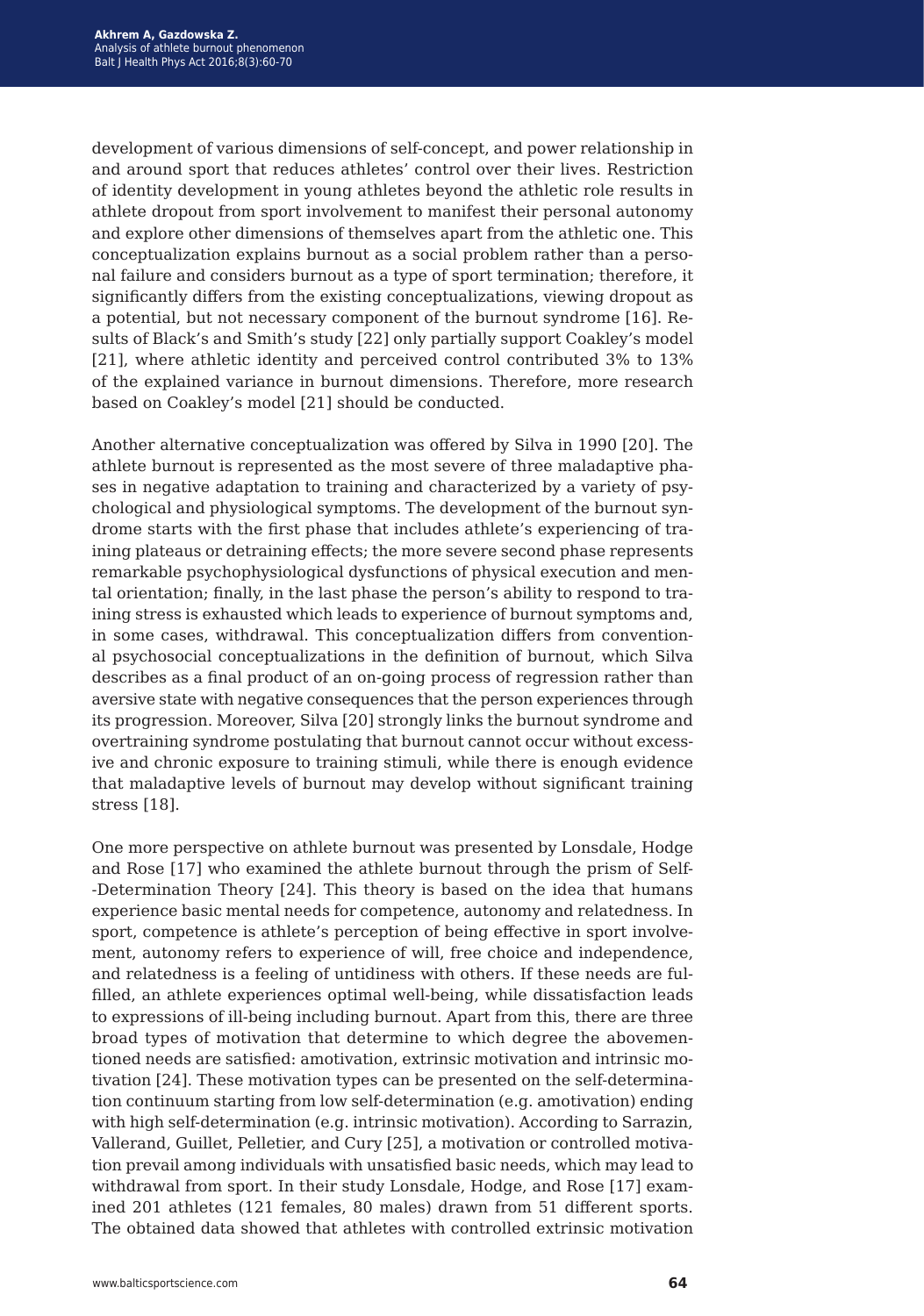and a motivation were prone to burnout, while autonomous forms of intrinsic motivation were linked to lower levels of athlete burnout.

Finally, one of the most comprehensive models of burnout was presented by Gustafsson, Kenttä, and Hassmén [26] which they called an Integrated Model of Athlete Burnout. This model consists of a number of aspects of athlete burnout: major antecedents, early signs, personality, coping and environment, entrapment, key dimensions of burnout and consequences. Major antecedents in the Integrated Model [26] might include chronic stress, excessive training, lack of recovery and too many competitions and/or games (too much sport engagement [28]), work and school demands, sport and money hassles, negative performance demands, psychosocial stress in forms of interpersonal conflicts (pressure from coaches and parents) and coaching behavior (for example, burned-out coach [27]). Early signs of burnout according to the Integrated Model can embody distress such as exhaustion and negative affect, mood disturbances, like mood swings and feelings of frustration, fading of motivation and a motivation, frustration at lack of accomplishment, lack of perceived ability and performance decline and stagnation. When it comes to the factors that have their roots in personality, coping and environment, Gustafsson et al. [26] list perfectionism (especially together with maladaptive motivation [29]), trait anxiety, lack of coping skills, low autonomy, low social support and unfulfilled psychological needs as factors that are noticed to be present in burnout and withdrawal cases. Entrapment and restraining factors suggest reasons because of which athletes experience burnout and also why they stay in sport experiencing this aversive state; they include high investments, low alternative attractiveness, performance-based self-esteem, inflexible organization and social constraints. Key dimensions of burnout in accordance with Gustafsson et al. [26] are emotional, mental and physical exhaustion, a reduced sense of accomplishment and devaluation of sport, while consequences may comprise withdrawal, long-term performance impairment, impaired immune function and chronic inflammation. Thus, the Integrated Model of Athlete Burnout unites an old canonical notion of burnout with modern research. Gustafsson et al. [26] claim that this model seeks to explain burnout both as a long-term process and as a state with severe outcomes. Authors highlight the necessity of taking into account every facet of athlete burnout: knowledge of early signs as well as major antecedents may help coaches and sport scientists to early detect burnout and prevent its further development; understanding of personality, environmental and situational factors can contribute to more efficient identification of athletes with a heightened risk of developing burnout, whereas restraining and entrapment factors may explain behaviors of athletes suffering from burnout and remaining in sport at the same time. This model, being the most conceptual model of athlete burnout at present, suggests ideas for future empirical research and guidelines for practical application.

#### **measurement of athlete burnout**

Table 2 demonstrates three different measurement tools that are used nowadays in studies exploring athlete burnout: Maslach Burnout Inventory-General Survey (MBI-GS) [3], Eades Athletic Burnout Questionnaire (EABI) [16] and Athlete Burnout Questionnaire (ABQ) [34].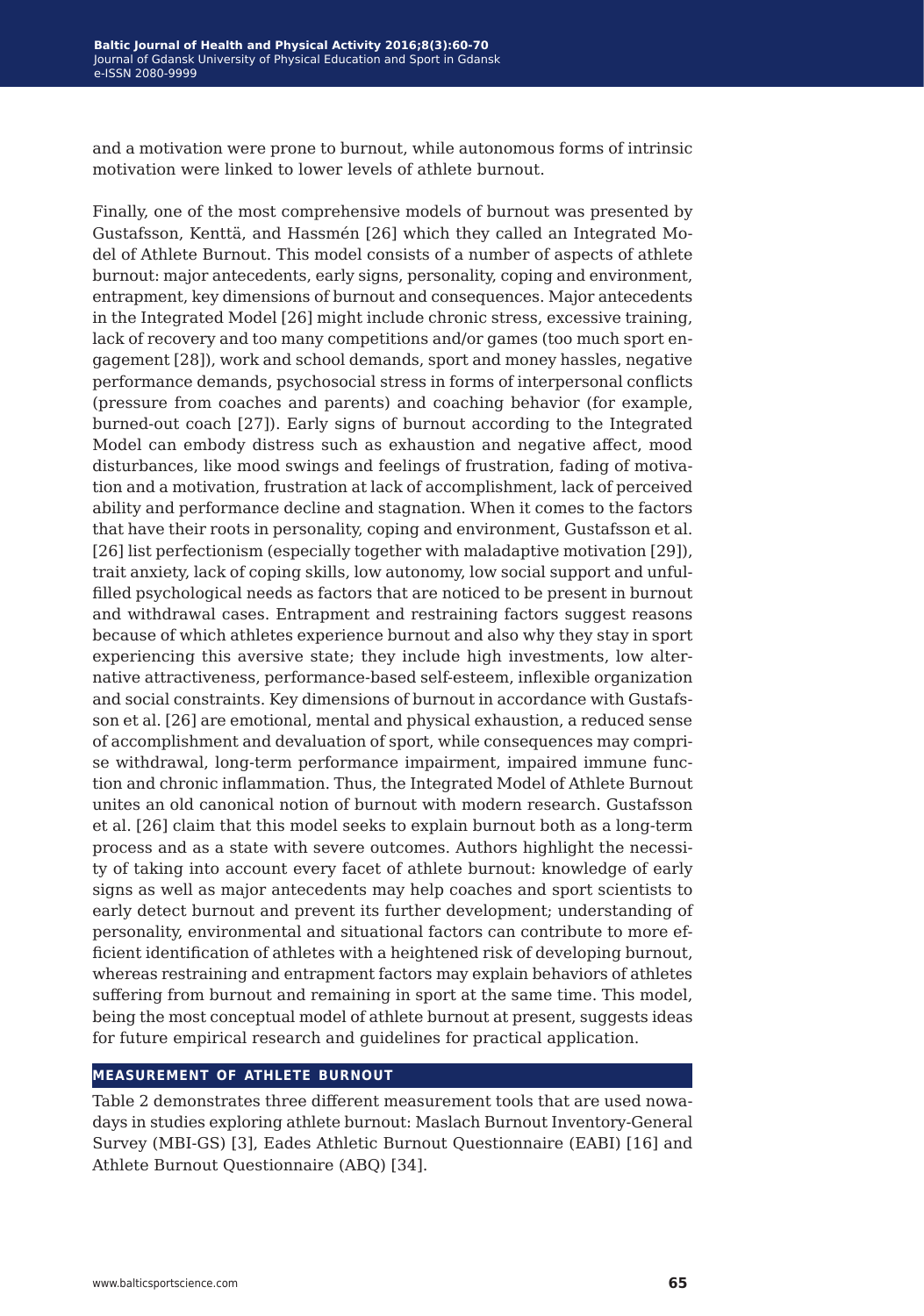#### Table 2. Measures assessing athlete burnout

| Variable or<br>Concept | Source                            | Measure                                                          | Subscales                                                                                                                                                                                                                                                                                                              |
|------------------------|-----------------------------------|------------------------------------------------------------------|------------------------------------------------------------------------------------------------------------------------------------------------------------------------------------------------------------------------------------------------------------------------------------------------------------------------|
| <b>Burnout</b>         | Maslach, Jackson, &<br>Leiter [3] | Maslach Burnout<br><b>Inventory-General Survey</b><br>$(MBI-GS)$ | Professional efficacy (6 items), cynicism<br>(5 items), and exhaustion (5 items)                                                                                                                                                                                                                                       |
| Athlete burnout        | Eades [19]                        | <b>Fades Athletic Burnout</b><br>Inventory (EABI)                | Emotional and physical exhaustion (9)<br>items), psychological withdrawal (7)<br>items), devaluation by coach and team-<br>mates (6 items), negative self-concept<br>of athletic ability (8 items), congruent<br>athlete and coach expectations (3)<br>items), and personal and athletic ac-<br>complishment (3 items) |
| Athlete burnout        | Raedeke, & Smith<br>[30]          | Athlete Burnout<br>Questionnaire (ABQ)                           | Reduced sense of accomplishment (5)<br>items), sport devaluation (5 items), and<br>emotional and physical exhaustion (5)<br>items)                                                                                                                                                                                     |

The Maslach Burnout Inventory-General Survey (MBI-GS) [3] with minor word replacement was shown to be applicable for assessing burnout in athletes [31]. This inventory contains 16 items measuring burnout in three dimensions corresponding to the first and second versions of the MBI (professional efficacy, cynicism and exhaustion). The MBI-GS has been reported to display acceptable reliability and factorial validity across athlete samples [31].

The Eades Athletic Burnout Inventory (EABI) was created by Eades [19] for her master thesis. The 36 items in the inventory were established based on the scientific literature on burnout, the MBI [32,33], and personal stories of athletes considered to have experienced burnout [30]. Although the inventory was first met with great enthusiasm, testing of the EABI demonstrated a number of theoretical and psychometric shortcomings. Initially, the blend of burnout syndrome facets and antecedents in certain subscales complicated an interpretation of the obtained data [15]. Apart from this, even after removal of problematic items or subscales [31, 32], unsatisfactory internal consistency and weak factors structure were revealed. Despite not being currently used, the EABI considerably contributed to the development of research on athlete burnout.

Being interested in athlete burnout and stimulated by the discrepancy of the EABI, Raedeke [14, 15, 30] developed the Athlete Burnout Questionnaire (ABQ). This questionnaire includes 16 items distributed among three subscales: a reduced sense of accomplishment, sport devaluation and emotional and physical exhaustion. Additionally, Raedeke and Smith [15,30] suggested minor word substitution to make the tool more specific for a particular sample tested (e.g. replacing the word *sport* with *swimming*). The ABQ was reported to produce construct validation evidence and acceptable internal consistency reliability and test-retest reliability [15]. Apart from this, Cresswell and Eklund [31] reported the ABQ validity based on multitrait-multimethod analysis of results collected from elite amateur sporting New Zealand rugby players. The results of the analysis demonstrated "acceptable convergent validity, with matching subscales highly correlated, and satisfactory internal validity, with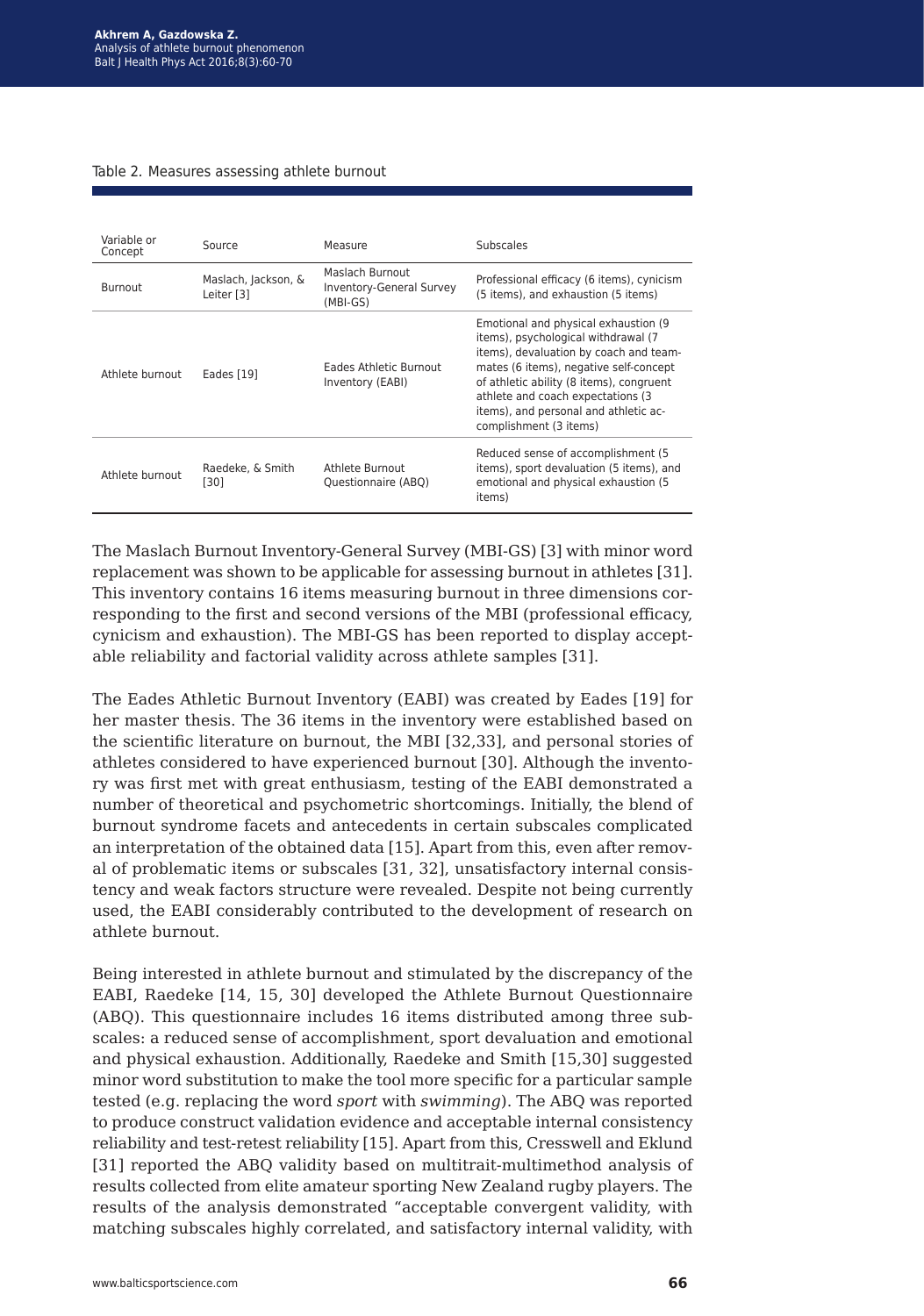lower correlations between non matching scales" [30].

#### **recent studies on athlete burnout**

It is true to say that the issue of athlete burnout is becoming more and more popular among researchers nowadays. The analysis of recent available literature shows that the most examined features connected to athlete burnout are: perfectionism, mindfulness, coach's behavior influence, and positive psychological phenomena, e.g. optimism, hope and gratitude.

To begin with, Madigan, Stoeber, and Passfield [35] investigated the link between different dimensions of perfectionism and burnout in junior athletes. Perfectionism in their study was described through the prism of two dimensions: perfectionistic strivings and perfectionistic concerns. The study was conducted on 101 athletes aged from 16 to 19 years involved in different sport disciplines. The results showed that perfectionism indeed appears to be a factor contributing to the development of athlete burnout in such a way that perfectionistic concerns predicted longitudinal increases in the burnout level, while perfectionistic strivings predicted a longitudinal decrease in burnout. It suggests that athletes with self-oriented aspirations at perfection seem to be protected from burnout until they are overly concerned with avoiding mistakes and being overly critical toward their performance [35]. Another study conducted by Gustafsson, Hill, Stenling, and Wagnsson [36] was aimed at identifying the difference between burnout levels of junior athletes in terms of their perfectionism and perception of parent-initiated (achievement) climate. They collected data from 237 athletes aged 16-19 about athlete burnout, multidimensional perfectionism, and parent-initiated motivational climate. The results of the study demonstrated that athletes experiencing high levels of perfectionism are more likely to experience higher levels of burnout, especially if their parents express concerns about failure and winning without doing one's best [36]. In one more study [34] researchers referred to the Self-determination Theory [23, 24] in attempt to explore whether autonomous motivation and controlled motivation mediated the relationship between perfectionism and burnout. 211 junior athletes were asked to complete questionnaires measuring multidimensional perfectionism, motivational regulation, and athlete burnout. It was found that autonomous motivation and controlled motivation partially mediated the relationship between perfectionism and burnout; at the same time perfectionist concerns mediated by controlled motivation were proven to have a positive relationship with burnout, while perfectionist strivings mediated by autonomous motivation were reported to have a negative relationship with burnout [35]. However, based on these findings, the scientists conducted another study [38] investigating basic psychological needs underlying the relationship between burnout and perfectionism. It was found that perfectionist concerns had a negative relationship (via need satisfaction) with athlete engagement and a positive relationship (via need satisfaction and thwarting) with athlete burnout, while perfectionist strivings were reported to have an exactly reversed relationship with athlete burnout.

Another popular topic in recent articles about athlete burnout is mindfulness. A study conducted by Zhang, Si, Chung, and Gucciardi [39] investigated the association between mindfulness, experiential avoidance and three dimensions of athlete burnout. They examined 387 athletes aged 12 to 18.The data analysis showed that mindfulness had significant and negative effects on experiential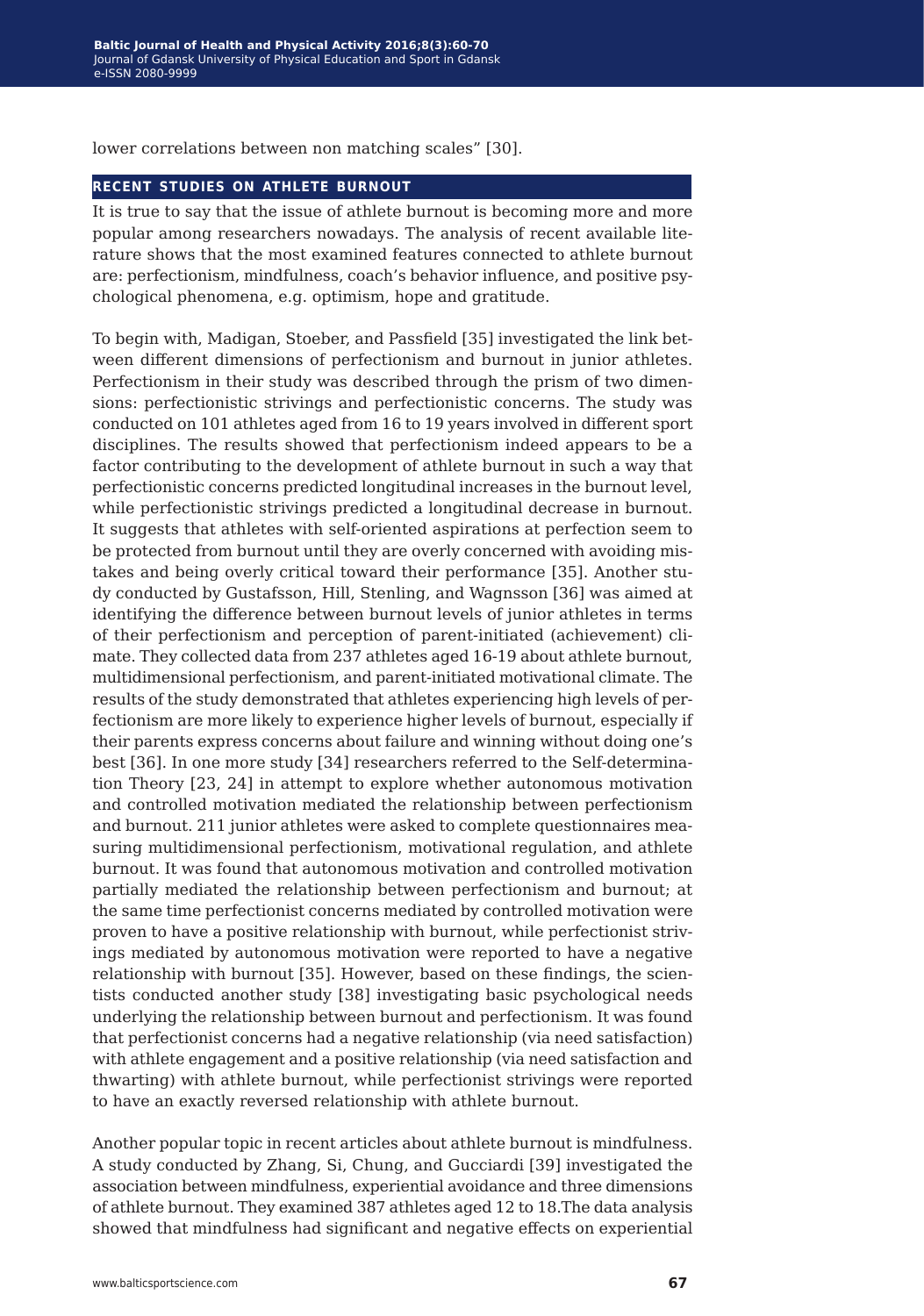avoidance and all three dimensions of athlete burnout; this result suggests that mindfulness may indeed be treated as a protective factor that can be implemented in order to reduce symptoms of athlete burnout during training and competition [38] and lessen tendencies to experientially avoid negative private events. Another group of scientists conducted a study [40] examining the relationship between dispositional mindfulness and burnout and whether it can be mediated by perceived stress and affect. 233 participants aged 15 to 19 years were measured in terms of mindfulness, athlete burnout, self-appraised stress and its frequency and affect. It was established that positive affect fully mediates the relationship between mindfulness and sport devaluation; also, perceived stress and positive and negative affect partially mediated the link between mindfulness and physical and emotional exhaustion as well as reduced sense of accomplishment. Thus, mindfulness was reported to be negatively associated with all the dimensions of athlete burnout [36].

The relationship between coaches' behavior and athletes' burnout is a topical question in recent publications. Amorose and Anderson-Butcher [41] attempted to investigate the independent and interactive effects of perceived autonomy-supportive and controlling coaches' behavior on adolescent athletes' motivation. A sample of 301 athletes aged from 14 to 18 completed measures estimating their coaches' behaviors, need satisfaction, motives for sport, and burnout level. It was revealed that positive motivational responses are likely to increase if perceptions of autonomy support increase (when the athletes perceived a relatively lower level of controlling behaviors), and the most positive motivational outcomes were associated with the perceptions of relatively high autonomy support and relatively low controlling behaviors. Thus, coaches' behaviors have a significant effect on athletes' motivation and therefore the development of burnout [41].

Apart from this, scientists are also interested in investigating the relationship between athlete burnout and a number of positive psychological phenomena, e.g. optimism, hope or gratitude. Gustafsson and Skoog [42] conducted a study exploring the link between optimism and burnout symptoms as well as stress as a mediator of this relationship. They collected data from 217 athletes aged 16 to 19. The analysis of the results showed that optimism is negatively associated with both burnout and stress; apart from this, perceived stress fully mediates the relationship between optimism and emotional or physical exhaustion and sport devaluation, and partially mediates optimism and reduces a sense of accomplishment. Thus, encouraging an optimistic attitude can be an effective prevention strategy against athlete burnout. These researchers in cooperation with other colleagues [43] also examined the link between hope and athlete burnout and whether this relationship is mediated by positive and negative affect. 238 athletes aged 15 to 19 years completed measures of trait hope, perceived stress, positive and negative affect, and athlete burnout. The results indicated a significant negative relationship between hope and all three burnout dimensions. In particular, the relationship between hope and every dimension of burnout was partially or fully mediated by positive affect, while the negative effect was not found to mediate hope and athlete burnout. Thus, high-hope athletes are less likely to experience stress and consequently burnout [43]. Lastly, Chen, and Chang [44] examined a longitudinal relationship between gratitude and adolescent athlete burnout. 293 adolescent athletes were measured twice with a three-month' interval in terms of dispositional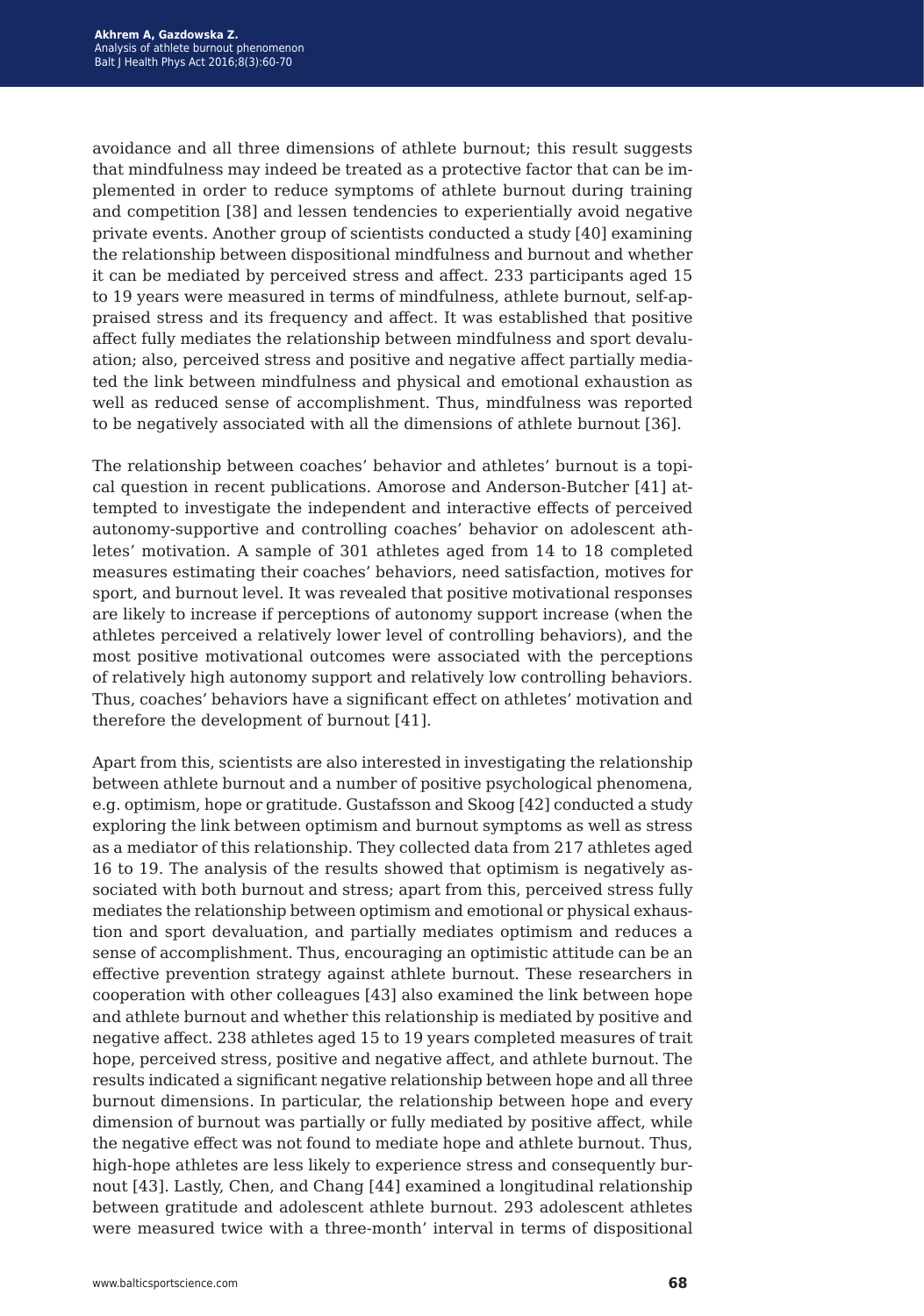gratitude and athlete burnout. The results of the study demonstrated a negative association between gratitude measured second time and athlete burnout measured first time, so that athletes experiencing burnout are likely to experience a decrease in dispositional gratitude.

To sum up, a lot of different aspects possibly associated with athlete burnout are being investigated at the present time. Research on athlete burnout is becoming more and more sophisticated, but there are still a lot of issues in need of further exploration.

### **conclusions**

The research on burnout constantly continues. The development of positive psychology and increased attention to positive organizational behavior of workers contribute to burnout being viewed as lack of engagement, and this perspective of burnout is likely to lead to the understanding of burnout as a negative pole on the continuum of employee well-being [43]. Thus, future research would need to establish which factors are responsible for job engagement and employee well-being in order to explore possible burnout intervention and prevention strategies.

#### **references**

- [1] Freudenberger HJ. The staff burnout syndrome in alternative institutions. Psychotherapy: Theory, Research & Practice. 1975;12:72-83.
- [2] Maslach C. Burned-out. Human Behaviour. 1976;5:16-22.
- [3] Maslach C, Jackson SE, Leiter MP. The Maslach Burnout Inventory manual (3rd ed.). Palo Alto, CA: Consulting Psychologists Press; 1996.
- [4] Caccese TM, Mayerberg CK. Gender differences in perceived burnout of college coaches. J Sport PsycholExerc Psychol. 1984;6:279-288.
- [5] Isoard-Gautheur S, Guillet-Descas E, Gustafsson H. Athlete burnout and the risk of dropout among young elite handball players. The Sport Psychologist. 2016;30:123-130.
- [6] Henschen KP. Athletic staleness and burnout: Diagnosis, prevention, and treatment. In: Williams JM, editor. Applied sport psychology: Personal growth to peak performance. 4th ed. Mountain View, CA: Mayfield Publishing Company; 2001, 445-455.
- [7] Fender LL. Athlete burnout: Potential for research and intervention strategies. The Sport Psychologist. 1989;3:63-71.
- [8] Gustafsson H, Kenttä G, Hassmen P, Lundqvist C, Durand-Bush N. The process of burnout: a multiple case study of three elite endurance athletes. Int J Sport Psycholy. 2007;38(4):388-416.
- [9] Lemyre PN, Roberts GC, Stray-Gundersen J. Motivation, overtraining, and burnout: Can self-determined motivation predict overtraining and burnout in elite athletes? Eur J Sport Sci. 2007;7(2):115- 126.
- [10] Thibaut JW, Kelley HH. The social psychology of groups. New York, NY: Wiley; 1959.
- [11] Smith RE. Toward a cognitive-affective model of athletic burnout. J Sport Psychol. 1986;8:36-50.
- [12] Raedeke TD, Smith AL. Coping resources and athlete burnout: An examination of stress mediated and moderation hypothesis. J Sport Exerc Psychol. 2004;26:525-541.
- [13] Schmidt GW, Stein GL. Sport commitment: A model integrating enjoyment, dropout, and burnout. J Sport Exerc Psychol. 1991;9:254-265.
- [14] Raedeke TD. Is athlete burnout more than just stress? A sport commitment perspective. J Sport Exerc Psychol. 1997;19:396-417.
- [15] Raedeke TD, Smith AL. Development and preliminary validation of athlete burnout measure. J Sport Exerc Psychol. 2001;23:281-306.
- [16] Eklund RC, Cresswell SL. Athlete burnout. In: Tenenbaum G, Eklund RC, editors. Handbook of sport psychology. 3rd ed. Hoboken, NJ: Wiley; 2007, 621-641.
- [17] Lonsdale C, Hodge K, Rose E. Athlete burnout in elite sport: A self-determination perspective. Journal of Sports Sciences. 2009;27:785-795.
- [18] Maslach C, Schaufeli WB, Leiter MP. Job burnout. Annual Review of Psychology. 2001;53:397-422.
- [19] Eades AM. An investigation of burnout of intercollegiate athletes: The development of the Eades Athletic Burnout Inventory. Unpublished master's thesis. University of California, Berkeley; 1990.